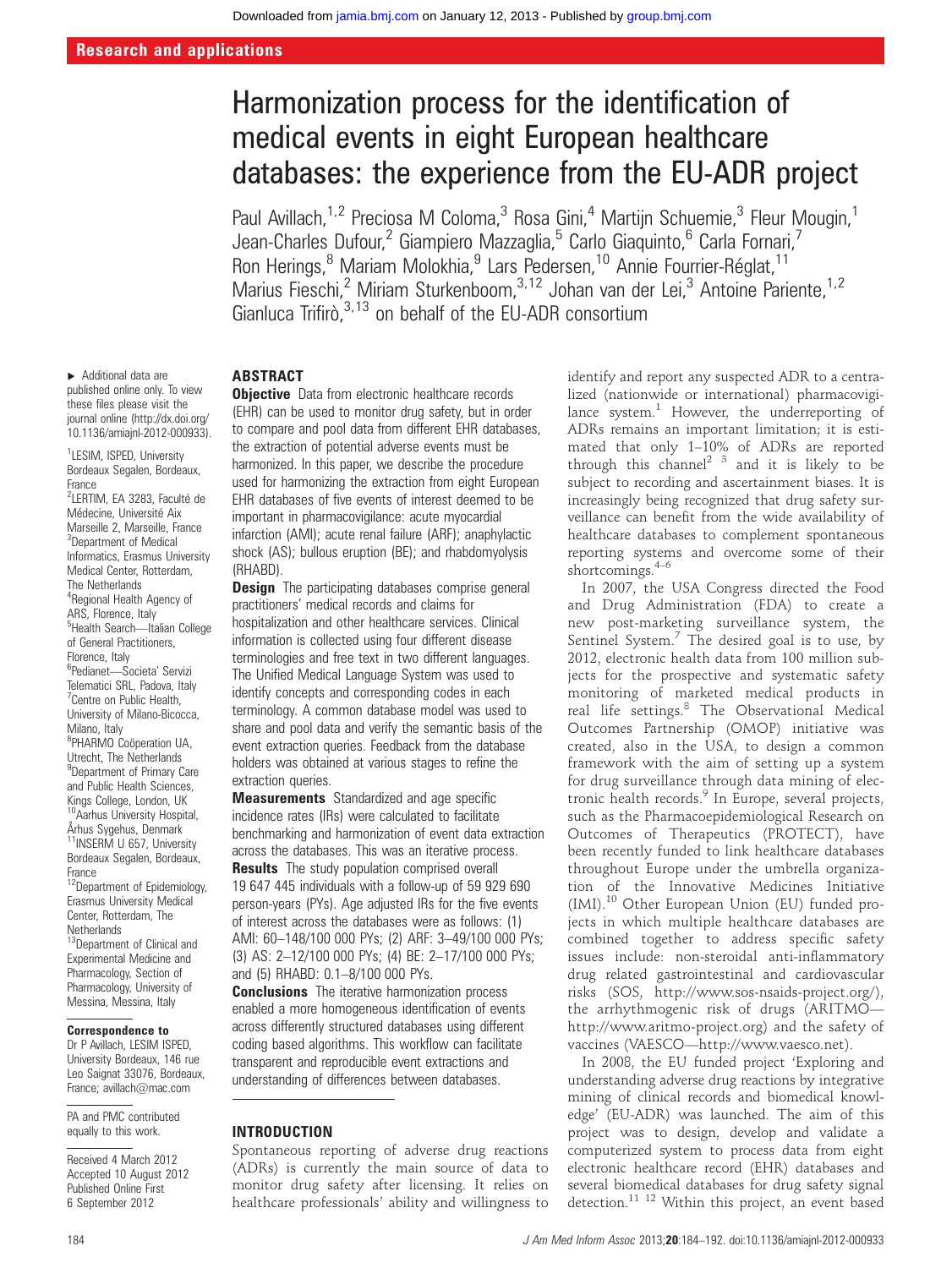approach was adopted where a focused set of events of special interest in pharmacovigilance are evaluated for their association with all drugs captured in the EHR databases. Each of the eight databases in EU-ADR has unique characteristics depending on its primary objective and local function (ie, administrative claims or medical records) and contains medical information coded according to different languages and disease terminologies. For these reasons, queries for data extraction concerning potential adverse events have to be created based on local expertise. Due to structural, syntactic, and semantic heterogeneities of the databases participating in the EU-ADR project, it was not possible to construct a single query for data extraction that could be used as such in all databases. In this context of large scale drug safety monitoring using EHRs, the event data extraction from different databases requires a harmonization—that is, a process geared towards reaching a common definition and identification of events, which is both clinically sound and agreeable to all stakeholders. In this paper, we describe the harmonization process for the data extraction concerning five events deemed to be important in pharmacovigilance from eight different databases of the EU-ADR network.

# **METHODS**

# Data sources

The eight databases involved in the EU-ADR project contain information from the healthcare records of almost 20 million European citizens (table 1). Health Search/CSD Patient (HSD, Italy), Integrated Primary Care Information (IPCI, The Netherlands), Pedianet (Italy), and QRESEARCH (UK) are general practice (GP) databases where both clinical information and drug prescriptions are recorded. The Aarhus University Hospital Database (Aarhus, Denmark), PHARMO Network (The Netherlands), and the regional Italian databases of Lombardy and Tuscany are all comprehensive record linkage systems in which drug dispensing data of a well defined population are linked to a registry of hospital discharge diagnoses and various other registries. The databases are heterogeneous in both structure and content.<sup>12 13</sup> The respective scientific and ethics committees of each database approved the use of the data for this study.

For this analysis (which was done at the beginning of the project), databases contributed data from the period 1996–2007. Four disease terminologies are used to code the clinical events in the eight databases: the International Statistical Classification of Diseases and related health problems—9th and 10th revisions (ICD9-CM<sup>14</sup> and ICD10<sup>15</sup>); the International Classification of Primary Care  $(ICPC)^{16}$ ; and the READ CODE (RCD) classification.17 Two GP databases also describe events in clinical notes using free text in either Dutch (IPCI) or Italian (HSD).

# Linking disparate databases using a distributed network

A distributed database network approach was chosen in  $EU-ADR<sub>12</sub>$  allowing database holders to maintain local control of their data, while reaching the goal of sharing data in a standardized manner. Without this control, database holders may be reluctant to participate in a large network, primarily because of concerns regarding privacy and data confidentiality.<sup>18</sup> The decentralized data storage avoids, or reduces, many of the security, proprietary, legal and privacy concerns of data owners at the institution and country levels. Moreover, this approach allows local database experts to keep the data within their protected environment and may easily and more effectively troubleshoot unexpected findings or data irregularities and inconsistencies.<sup>19</sup> Local experts are naturally in the best

position to understand the context within which the data are recorded.

To deal with database heterogeneity, we defined a common database model (figure 1) that utilizes input files containing information on patient demographics and follow-up time, events, and drug exposures. The common input files required the combination of information from within each database, namely: (1) patient registration into the database system; (2) accounts of general practitioner (GP) visits, including diagnoses and referrals to specialists, in the case of primary care databases; (3) records of hospitalization and utilization of other healthcare services, in the case of administrative claims databases; (4) laboratory examinations; and (5) death and cause of death, when available. These common data files are created locally and subsequently managed by purpose built Java based software called Jerboa. The software queries patient level data in the different databases to create aggregated, de-identified statistics which are then sent in an encrypted format to a central repository for evaluation and further analyses.12 The structure and content of the databases in EU-ADR is given in table 2.

A similar data model has likewise been developed by OMOP and the pilot FDA Sentinel System, Mini-Sentinel.<sup>9</sup> <sup>20</sup> The main difference with the other data models is that in EU-ADR, the entries (tables) in the data model are homogeneous according to the setting within which the information was recorded (eg, during hospitalization, during a GP visit, at death, etc), while in OMOP the entries are conceived to be homogeneous in content, not in source (ie, one entry collects diagnoses and another collects procedures, while the encounter that gave rise to the information is recorded as an attribute).

# Harmonization process for the event data extraction

The stepwise process adopted for the definition and harmonization of the queries for event data extraction is outlined in detail in figure 2. Within the EU-ADR project, 23 events of interest were identified as 'priority' events according to ranking criteria based on their relevance from a pharmacovigilance perspective.<sup>16</sup> For this paper, we describe the harmonization process for data extraction pertaining to the top five ranked events: (1) acute myocardial infarction (AMI); (2) acute renal failure (ARF); (3) anaphylactic shock (AS); (4) bullous eruptions (BE); and (5) rhabdomyolysis (RHABD). For each event, a clinical definition was first provided in a structured event definition form (EDF) using medical textbooks and published guidelines of diagnostic criteria from scientific societies concerning the events of interest. This definition was subsequently validated by medical specialists. The EDF for the event BE is shown as an example in appendix 1 (available online only).

#### Mapping of terminologies

To reconcile differences across terminologies, we built a shared semantic foundation for the definition of events by selecting disease concepts in the Unified Medical Language System (UMLS, V.2008AA), $^{21}$   $^{22}$  based on the medical definitions reported in the EDF. As the four different terminologies encountered in the databases are part of the UMLS, the concepts could easily be projected into codes for the four disease coding terminologies used in the EU-ADR project. Table 3 shows the projection of UMLS concepts corresponding to the five events of interest into the various terminologies. This process of terminology mapping has been previously described for another event, upper gastrointestinal bleeding.<sup>23</sup>

The database holders were asked to construct initial queries for the identification of events of interest, using the recommended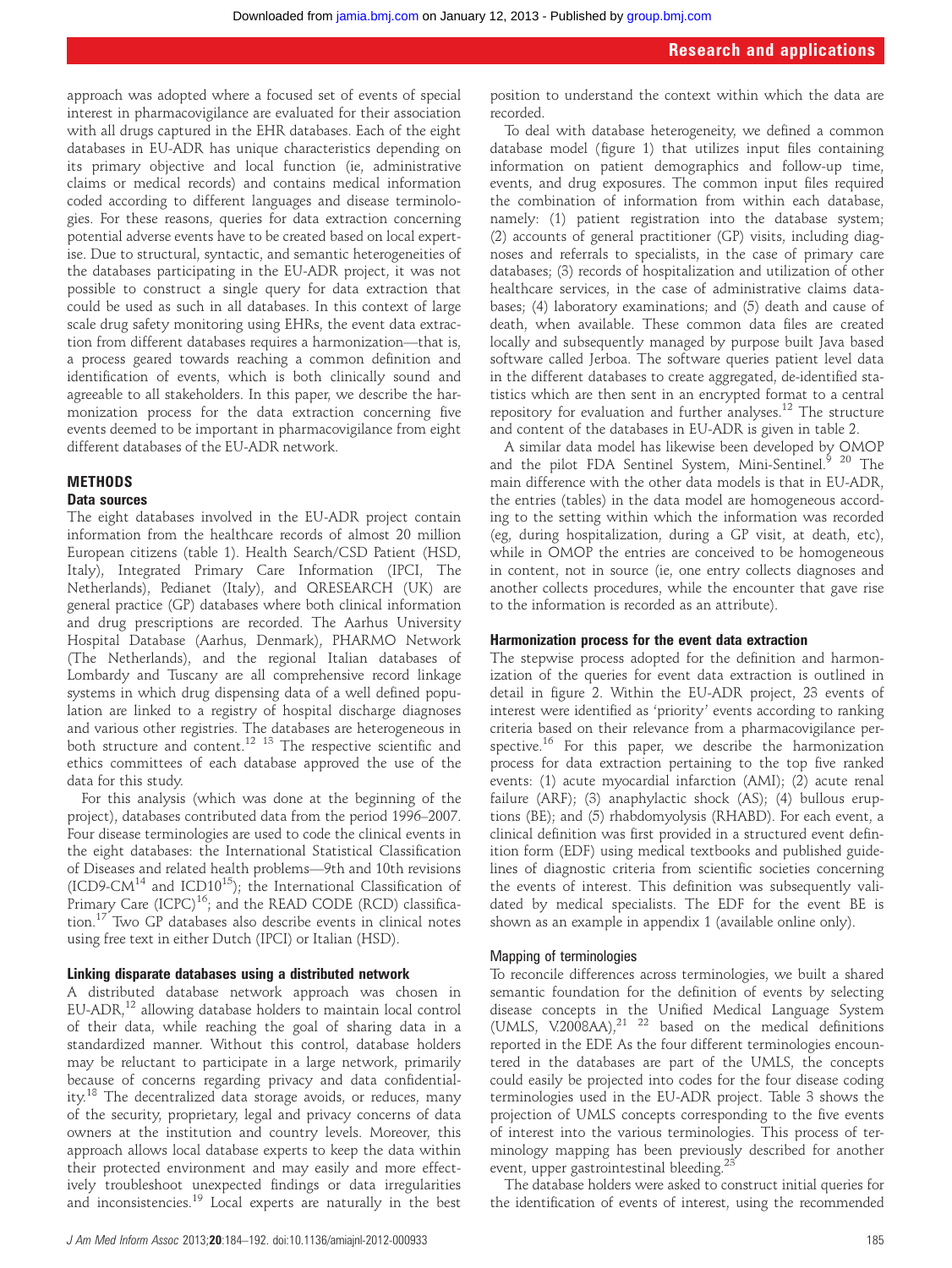| <b>Characteristics</b>                  | Pedianet* (Italy)                      | Health search/<br>CSD <sup>*</sup> (Italy) | Lombardy regional (Italy)                                                                                                                              | Tuscany regional (Italy)                                                                                                                                                     | <b>IPCI (The</b><br><b>Netherlands</b> ) | <b>PHARMO (The Netherlands)</b>                                                                                                                                                 | <b>QRESEARCH (UK)</b>               | Aarhus (Denmark)                                                                                                                                                                                      |
|-----------------------------------------|----------------------------------------|--------------------------------------------|--------------------------------------------------------------------------------------------------------------------------------------------------------|------------------------------------------------------------------------------------------------------------------------------------------------------------------------------|------------------------------------------|---------------------------------------------------------------------------------------------------------------------------------------------------------------------------------|-------------------------------------|-------------------------------------------------------------------------------------------------------------------------------------------------------------------------------------------------------|
|                                         | Pedianet                               | <b>HSD</b>                                 | Lombardy                                                                                                                                               | ARS                                                                                                                                                                          | <b>IPCI</b>                              | <b>PHARMO</b>                                                                                                                                                                   | <b>ORESEARCH</b>                    | Aarhus                                                                                                                                                                                                |
| Current source<br>population            | 129 742 children                       | 771 907                                    | 9 9 2 4 7 5 8                                                                                                                                          | 3585560                                                                                                                                                                      | 479 585                                  | 1 280 805                                                                                                                                                                       | 1515 116 (based on a<br>20% sample) | 1959972                                                                                                                                                                                               |
| Type of database                        | General practice<br>pediatric database | General practice<br>database               | Data warehouse record<br>linkage system with<br>(1) Registry of inhabitants<br>(2) Regional drug<br>dispensation records<br>(3) Hospitalization claims | Data warehouse record<br>linkage system with<br>(1) Registry of inhabitants<br>(2) Regional drug<br>dispensation records<br>(3) Hospitalization claims<br>(4) Death registry | General practice<br>database             | Data warehouse record linkage<br>system with<br>(1) Registry of inhabitants<br>(2) Regional drug dispensation<br>records<br>(3) Hospitalization claims<br>(4) Laboratory values | General practice<br>database        | Data warehouse record<br>linkage system with<br>(1) Registry of inhabitants<br>(2) Regional drug<br>dispensation records<br>(3) Hospitalization claims<br>(4) Laboratory values<br>(5) Death registry |
| Symptoms (yes/no)                       | Yes, as free text/<br>codes            | Yes, as free text/<br>codes                | No                                                                                                                                                     | No                                                                                                                                                                           | Yes, as free text/<br>codes              | Yes for some                                                                                                                                                                    | Yes, as codes                       | No                                                                                                                                                                                                    |
| Outpatient primary care<br>diagnoses    | Yes, as free text/<br>codes            | Yes free text/<br>codes                    | No                                                                                                                                                     | No                                                                                                                                                                           | Yes, as free text/<br>codes              | No                                                                                                                                                                              | Yes                                 | No                                                                                                                                                                                                    |
| Outpatient specialist<br>care diagnoses | Yes, as free text/<br>codes            | Yes                                        | No                                                                                                                                                     | No                                                                                                                                                                           | Yes                                      | No                                                                                                                                                                              | Yes                                 | No                                                                                                                                                                                                    |
| Hospital discharge<br>diagnoses         | Yes, as free text/<br>codes            | Yes, as free text/<br>codes                | Yes                                                                                                                                                    | Yes                                                                                                                                                                          | Yes, as free text/<br>codes              | Yes                                                                                                                                                                             | Yes                                 | Yes                                                                                                                                                                                                   |
| Diagnosis coding<br>scheme              | ICD9-CM                                | ICD9-CM                                    | ICD9-CM                                                                                                                                                | ICD9-CM                                                                                                                                                                      | <b>ICPC</b>                              | ICD9-CM                                                                                                                                                                         | RCD v2 and v3                       | ICD <sub>10</sub>                                                                                                                                                                                     |
| Language of free text                   | Italian                                | Italian                                    | No free text                                                                                                                                           | No free text                                                                                                                                                                 | Dutch                                    | No free text                                                                                                                                                                    | No free text                        | No free text                                                                                                                                                                                          |
| Diagnostic procedures                   | Yes                                    | Yes                                        | Yes                                                                                                                                                    | Yes                                                                                                                                                                          | No                                       | Yes for inhospital interventions                                                                                                                                                | Yes                                 | Yes, inhospital only                                                                                                                                                                                  |
| Laboratory tests                        | Yes                                    | Yes                                        | No                                                                                                                                                     | No                                                                                                                                                                           | Yes                                      | Yes (for a subset of patients)                                                                                                                                                  | Yes                                 | Yes, inhospital only                                                                                                                                                                                  |

#### **Table 1** Characteristics of healthcare databases participating in the EU-ADR project

\*In Italy, children are cared for, until 14 years of age, by the family pediatrician and in the subsequent years by general practitioners.

EU-ADR, European Union-Adverse Drug Reaction; ICD9-CM and ICD10, International Classification of Diseases—9th revision Clinical Modification (CM) and 10th revision, respectively; ICPC, International Classification of Prima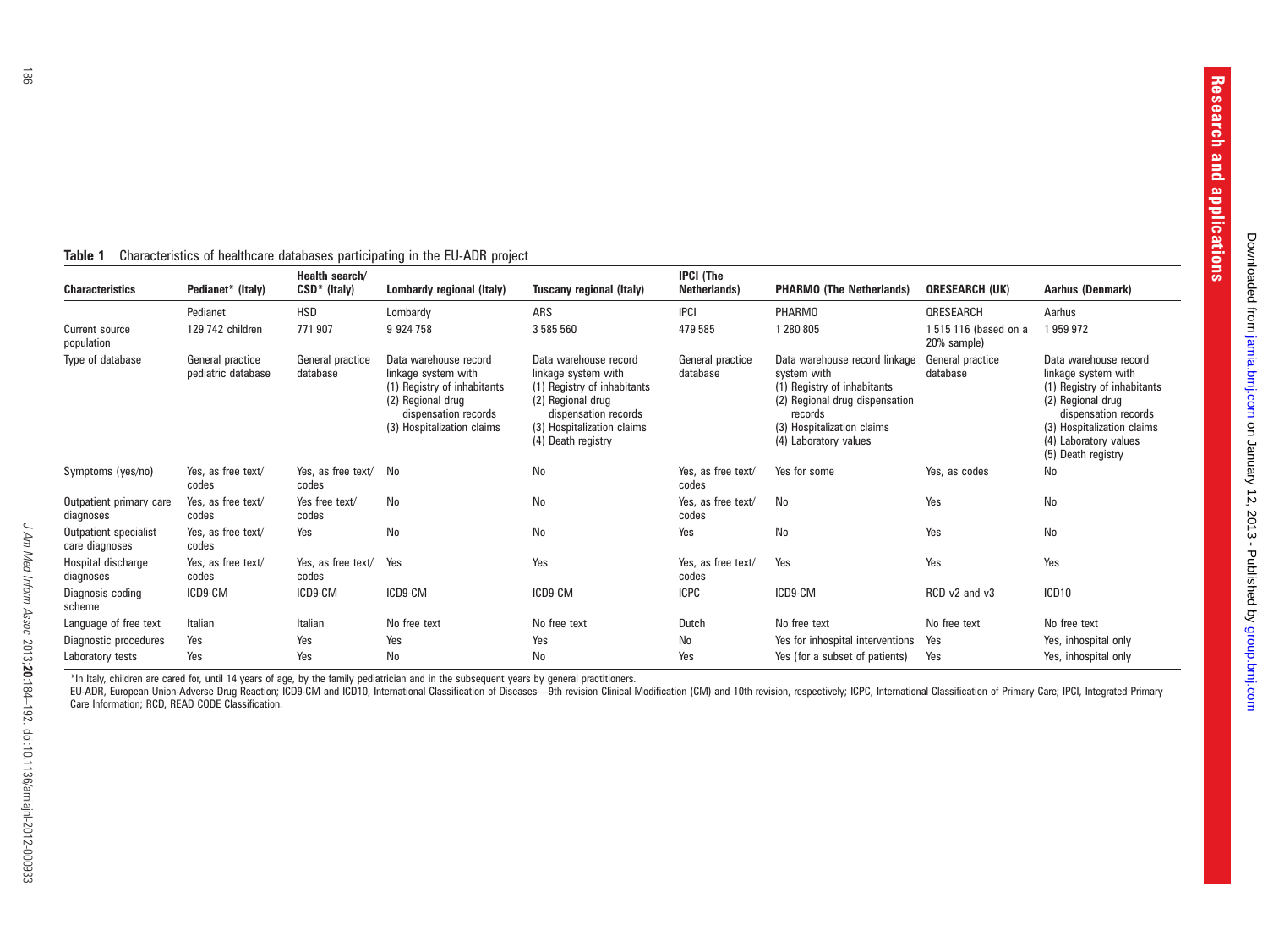

codes and terms from table 3. All queries from each database for each event were analyzed in content (ie, which codes or terms were used) and structure (ie, which record(s) from the database). These queries were subsequently compared across the different databases. Query analysis was aimed at assessing the consistency across different databases with respect to the use of similar information (ie, codes, free text, laboratory test results, query refinements) and to the search strategy within the same type of data (eg, primary and/or secondary hospital discharge diagnoses in claims databases). If major differences in the query analysis were identified, a consensus was reached among the respective database holders to adopt similar strategies for the event detection.

#### Evaluation of event data extraction

For each event and in each database, we calculated age specific and standardized incidence rates (IRs). Review of the literature was subsequently conducted to compare the event IRs obtained in the databases to what has been described in previous publications. Manual validation of the event extraction vis à vis medical charts was performed in the database Pedianet for all events. In those databases where it was possible to do so, validation by chart review and estimation of positive predictive values of the coding algorithms were conducted in a random sample of cases.<sup>24 25</sup>

# RESULTS

The study population of the EU-ADR network for this analysis comprised overall 19 647 445 individuals with a follow-up of 59 929 690 person-years (PYs). Within this population, we identified overall the following number of events: (1) AMI=22 267; (2) ARF=2972; (3) AS=665; (4) BE=385; and (5) RHABD=1275.

Database holders ran several queries for each event, the recommended query consisting of a search in the primary hospital discharge diagnosis field of an administrative database record or the diagnosis field in a GP database record. Not all possible additional queries were relevant for each event (eg, no laboratory results were available to identify the event AS). The final agreement as to which query each database would adopt for each event data extraction was reached on the grounds of the following criterion: databases having a similar structure search in the same information sources but databases having broader sources of information can exploit them as much as possible, provided that the resulting IR is not inconsistent with what is described in the literature and with the IRs obtained from the other databases. Appendix 2 (available online only) shows the query analysis for AS (finalized after consensus discussions) as an example. The following are the age standardized IRs obtained using the harmonized queries for the five events of interest across the databases: (1) AMI: 60–148/ 100 000 PYs; (2) ARF: 3–49/100 000 PYs; (3) AS: 2–12/100 000

Table 2 Database content and attributes used for the event extraction process

| <b>Table</b> | <b>Fields</b>       | <b>Aarhus</b>     | <b>ARS</b> | <b>UNIMIB</b> | <b>HSD</b>                            | <b>IPCI</b>                      | <b>Pedianet</b>                       | <b>PHARMO</b> | <b>ORESEARCH</b> |
|--------------|---------------------|-------------------|------------|---------------|---------------------------------------|----------------------------------|---------------------------------------|---------------|------------------|
| <b>HOSP</b>  | Main diagnosis      | ICD <sub>10</sub> | ICD9-CM    | ICD9-CM       |                                       |                                  |                                       | ICD9-CM       |                  |
|              | Secondary diagnosis | ICD <sub>10</sub> | ICD9-CM    | ICD9-CM       |                                       |                                  |                                       | ICD9-CM       |                  |
|              | Procedures          | ICD <sub>10</sub> | ICD9-CM    | ICD9-CM       |                                       |                                  |                                       | ICD9-CM       |                  |
| <b>DEATH</b> | Cause of death      | ICD <sub>10</sub> | ICD9-CM    |               |                                       |                                  |                                       |               |                  |
| GP           | <b>Diagnosis</b>    |                   |            |               | ICD9-CM and free<br>text (in Italian) | ICPC and free<br>text (in Dutch) | ICD9-CM and<br>free text (in Italian) |               | <b>READ</b>      |
|              | Specialist/hospital |                   |            |               | Free text                             | Free text referrals              | Free text/referrals                   |               |                  |
|              | Lab                 |                   |            |               | Free text/referrals                   |                                  |                                       |               | <b>READ</b>      |
|              | Death               |                   |            |               | Text/ICD9-CM                          | Text/ICPC                        | Text/ICD-9CM                          |               | READ             |
| LAB          | Classification      | <b>NPU</b>        |            |               |                                       | <b>WCIA</b>                      |                                       | <b>WCIA</b>   | <b>READ</b>      |
|              | Result              | <b>NPU</b>        |            |               |                                       | numbers                          |                                       | numbers       | numbers          |

HOSP: discharge summary from hospitalizations recorded by hospitals

• Main diagnosis: principal cause that led to the hospitalization episodes.

• Secondary diagnoses: five or more fields that contain diagnoses that refer either to pre-existing diseases or to complications that arose during the hospital stay.

DEATH: registry of death and causes of death

• Cause of death: principal cause of death.

GP: information recorded by general practitioners during their clinical practice

• Symptoms and/or physical examination and/or diagnosis.

• Specialist visit prescriptions and diagnoses.

• Laboratory results.

LAB: information obtained from laboratories

• Classification of laboratory analysis.

GP, general practice; ICD9-CM and ICD10, International Classification of Diseases—9th revision Clinical Modification (CM) and 10th revision, respectively; ICPC, International Classification of Primary Care; IPCI, Integrated Primary Care Information; NPU, nomenclature, properties and units; WCIE, Werkgroep Coördinatie Informatisering en Automatisering reference model for GP information systems.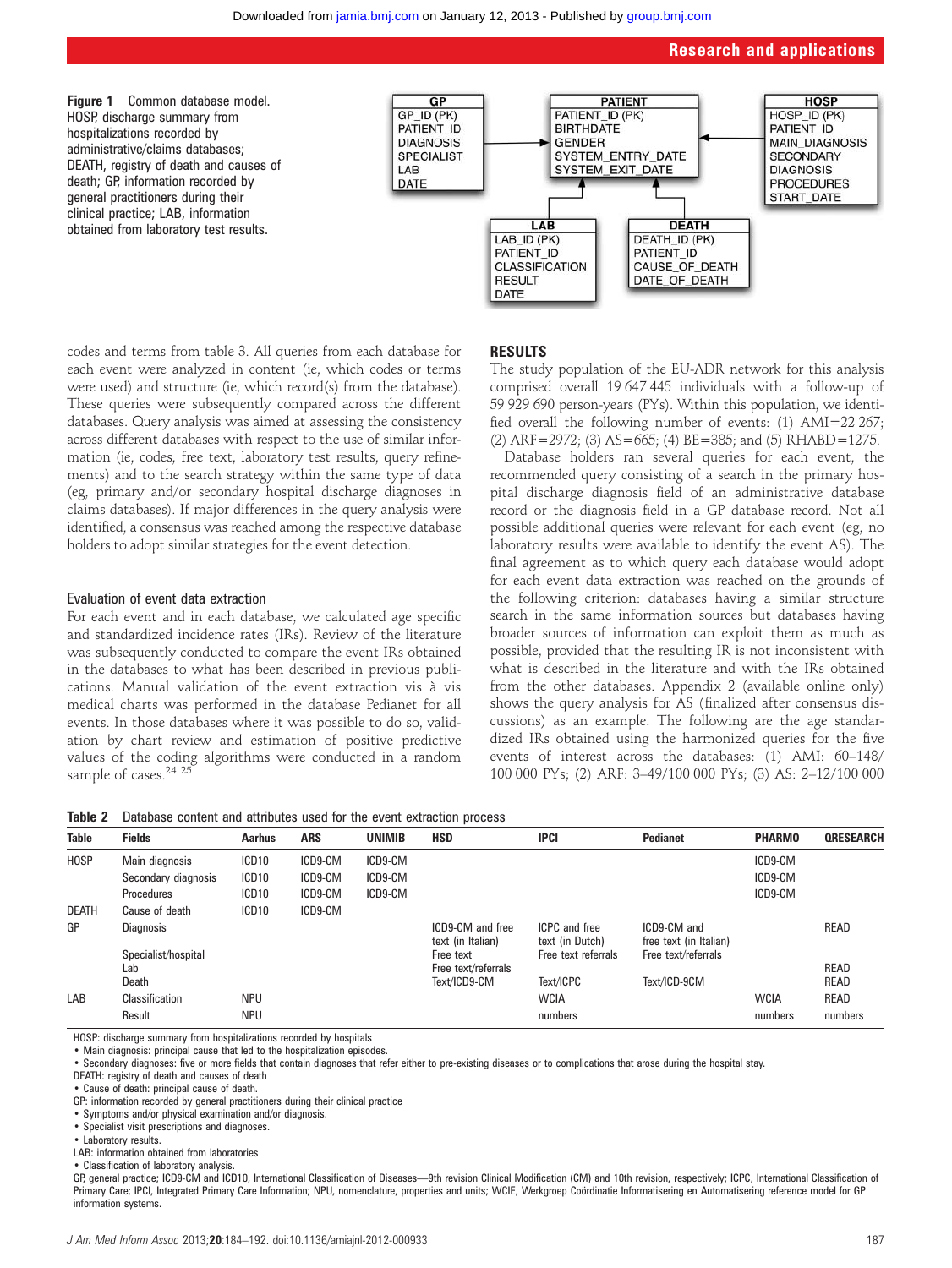# Research and applications



Figure 2 Workflow of the harmonization of event queries across the different databases. This figure is only reproduced in colour in the online version.

PYs; (4) BE: 2–17/100 000 PYs; and (5) RHABD: 0.1–8/100 000 PYs. The age specific IRs per database for all events are given in appendix 3 (available online only).

Benchmarking and harmonization of the event extraction processes changed the age standardized IRs across the databases to various extents. Analysis of the queries for the event data extraction revealed two main types of differences. The first is due to deviation from proposed concepts, resulting mainly from a database holder finding additional value in using other concepts that were found to be useful based on their own previous studies. Databases with free text information refined the queries according to ad hoc search algorithms while databases with information on laboratory test results used the numeric value associated with a diagnostic concept. As an example, 'anuria' was considered only if a value of serum creatinine was between 4 and 10 mg/dl and if the examination was done within 30 days of the date of diagnosis. Using the concept 'anuria' alone, without any laboratory results, would have decreased the specificity of the query. The second type of difference is due to modifications in the source of information considered in the query. In some databases, codes were searched for only in the field corresponding to 'primary hospital discharge

diagnosis,' while in other databases, codes were searched for in both 'primary hospital discharge diagnosis' and 'secondary hospital discharge diagnosis'. The impact on the event rates of the revised queries incorporating additional information is summarized in table 4 for AMI, ARF, and AS. For AMI, an increase in the IRs resulted from the inclusion of records extracted from death registries in those databases for which this information was available: 25% and 15% increase in Aarhus and ARS, respectively. An increase in IR was similarly observed for ARF, when information from death registries was accounted for: 19% and 4% increase in Aarhus and ARS, respectively, although the introduction of a concept with refinement had a higher impact on the IR for PHARMO ('anuria,' with 52% increase). Information from death registries gave no additional contribution to the extraction of cases of AS in Aarhus or in ARS, while the search of specific codes within secondary discharge diagnoses had additional value for ARS (6% increase) and for Lombardy (27% increase).

Comparison of IRs of the events described in the literature revealed differences arising from broader event definitions being used by previous studies and use of other sources of information aside from coded hospital diagnoses, death registries, or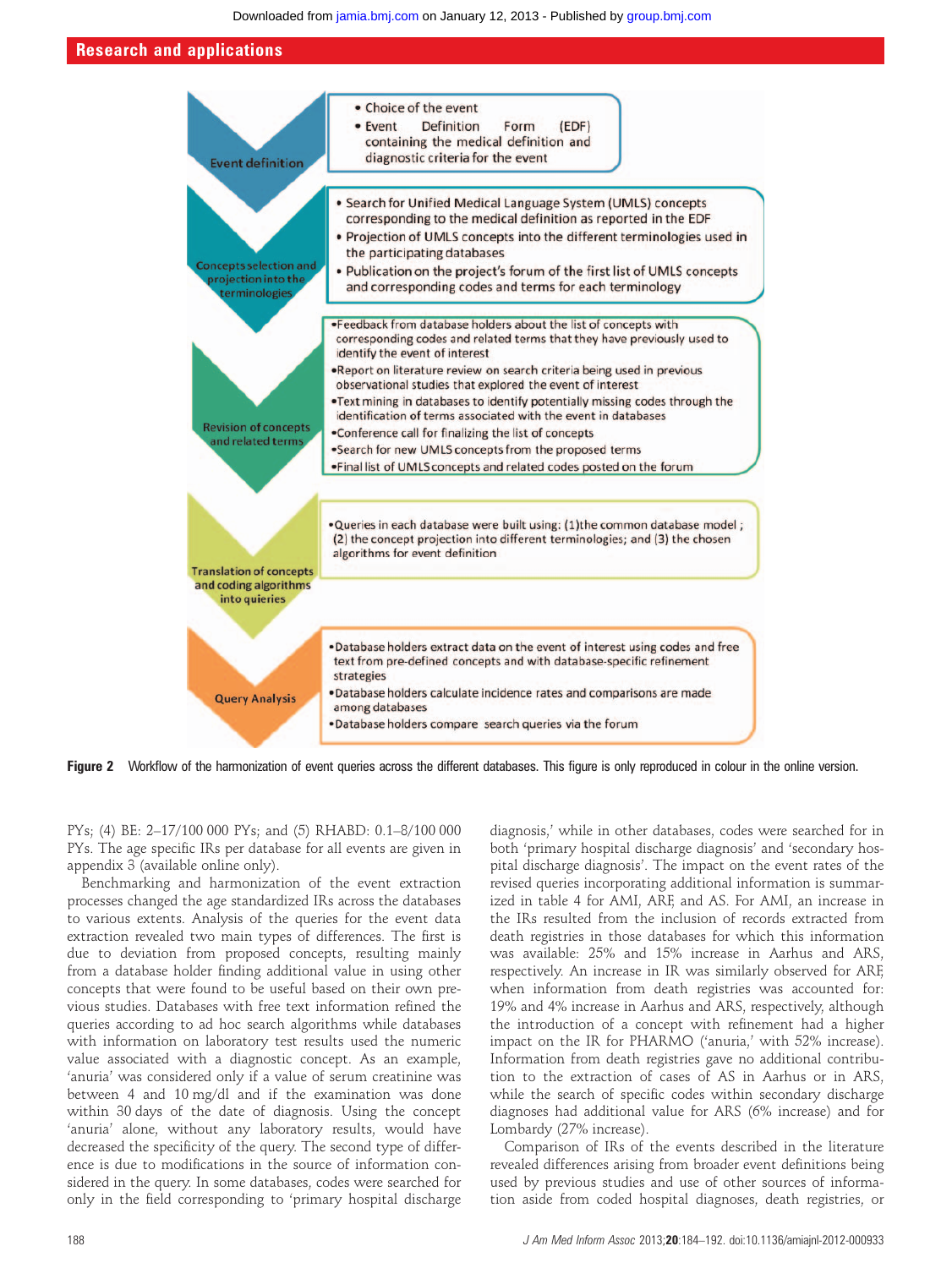| <b>Event</b> | <b>UMLS</b> concept unique<br>identifier                                                     | <b>Preferred term</b>                                                                                                                                                                                                                                            | ICD9-CM                           | ICD <sub>10</sub>                      | <b>RCD</b>                                                                         | <b>ICPC</b>                 |
|--------------|----------------------------------------------------------------------------------------------|------------------------------------------------------------------------------------------------------------------------------------------------------------------------------------------------------------------------------------------------------------------|-----------------------------------|----------------------------------------|------------------------------------------------------------------------------------|-----------------------------|
| AMI          | C0155626<br>C0428953<br>C0232320<br>C0428956<br>C0428955<br>C0232325<br>C0428953<br>C0340324 | Acute myocardial infarction<br><b>ECG:</b> myocardial infarction<br>ECG: antero-septal infarct<br>ECG: posterior/inferior infarct<br>ECG: subendocardial infarct<br><b>ECG:</b> lateral infarction<br>ECG: myocardial infarction<br>Silent myocardial infarction | 410.x                             | 121.x                                  | G30z., XEOUh<br>323, 323Z.<br>3233<br>3234<br>3235<br>3236<br>323., 323Z.<br>X200a | K75, K75002                 |
|              | C0340283<br>Only for refinement use*                                                         | Other acute and subacute ischemic heart disease NOS                                                                                                                                                                                                              | 411                               |                                        | G31, G31yz                                                                         |                             |
| ARF          | C0022660<br>C0022672<br>C0003460<br>Only for refinement use*                                 | Kidney failure, acute<br>Kidney tubular necrosis, acute<br>Anuria                                                                                                                                                                                                | 584<br>584.5<br>788.5             | N <sub>17</sub><br>N17.0<br><b>R34</b> | K040.<br>1ACO., R0851,<br>R34                                                      | U99005<br>U05001            |
| AS           | C0002792                                                                                     | Anaphylactic shock                                                                                                                                                                                                                                               |                                   | T78.2                                  | <b>SN50</b>                                                                        | A12004,<br>A92005           |
|              | C0375697<br>C0685898<br>C0161840<br>C0274304                                                 | Other AS<br>AS due to adverse food reaction<br>AS due to serum<br>AS, due to adverse effect of correct medicinal substance<br>properly administered                                                                                                              | 995.0<br>995.6<br>999.4           | T78.0<br>T80.5<br>T88.6                | X70vm, X70w1<br>SP34, X70vl<br>SN501                                               |                             |
| <b>BE</b>    | C0235818<br>C0014742<br>C0038325                                                             | <b>Bullous eruption</b><br>Erythema multiforme<br>Stevens-Johnson syndrome                                                                                                                                                                                       | 695.1<br>695.1, 695.14,<br>695.15 | L <sub>51</sub>                        | XM05i<br>M151z, XE1B0<br>M1517, X50CE                                              | S99007<br>A12005,<br>S99032 |
|              | C0014518                                                                                     | Toxic epidermal necrolysis                                                                                                                                                                                                                                       | 695.1, 695.14,<br>695.15          | L51.2                                  | M1518                                                                              |                             |
|              | C0085932                                                                                     | Skin diseases, bullous                                                                                                                                                                                                                                           | 694                               | L10-L14.9                              | M14, M14z.,<br>My1.,                                                               |                             |
| <b>RHABD</b> | C0035410<br>C1135344<br>C1401301                                                             | Rhabdomyolysis<br>Acute necrotizing myopathy<br>Ischemia; muscle                                                                                                                                                                                                 | 728.88<br>359.81                  | M62.8                                  | X70AI                                                                              |                             |
|              | C0027080                                                                                     | Myoglobinuria                                                                                                                                                                                                                                                    | 791.3                             | R82.1                                  | X709S, R113                                                                        |                             |

#### Table 3 Unified Medical Language System concepts projection into the four terminologies for five events of interest

\*These concepts and related codes were used only in some databases wherein it was possible to increase their specificity through a refinement of the query for the event data extraction, by including additional information (ie, laboratory test results, free text specifications).

AMI, acute myocardial infarction; ARF, acute renal failure; AS, anaphylactic shock; BE, bullous eruptions; ICPC, International Classification of Primary Care; NOS, not otherwise specified; RCD, READ CODE; ICD9-CM and ICD10, International Classification of Diseases—9th revision Clinical Modification (CM) and 10th revision, respectively; RHABD, rhabdomyolysis; UMLS, Unified Medical Language System.

free text. These differences are discussed in greater detail in the next section.

# **DISCUSSION**

This study shows how event extractions may differ across databases and how different choices impact on the estimated incidence of a given event. We have described a workflow that has been successful for combining data across databases of various origins and constructs in the context of drug safety signal detection. The UMLS was used as the common terminological system to map events across different terminologies. The knowledge described in the various terminologies, which are included in the UMLS, was inadequate to define all of the clinical aspects of an event and so expert knowledge and experience from the database holders were necessary to build a more comprehensive definition of the event—that is, for some events (such as ARF and RHABD), disease codes alone were not sufficient to allow event identification, hence necessitating use of additional information from laboratory findings, or signs and symptoms from the free text narratives of GP records. Use of EHR databases requires an understanding of how the healthcare data are generated from the initial patient encounter all the way to completion of the database entry. Table 5 gives a summary of the main reasons for the differences in the extraction of events across the databases.

The small difference in the IR for AMI observed between the two Italian regional claims databases is probably explained by the fact that Lombardy could not contribute AMI related

J Am Med Inform Assoc 2013;20:184–192. doi:10.1136/amiajnl-2012-000933 189

deaths occurring outside of the hospital while the lower IR observed in the Italian GP database is probably due to the nonroutine recording of hospital deaths (including those attributed to AMI) by the GP. In line with this hypothesis, similar estimates were observed in another GP database, QRESEARCH from the UK (67.4/100 000 PYs). Despite using a search strategy similar to the one used by ARS, in the Danish claims database (Aarhus), a higher IR (126.5/100 000 PYs) was observed. This disparity may be due to inherent differences between the two underlying populations (Italian and Danish), as a consequence of the so-called south–north trend in cardiovascular diseases, largely attributable to the Mediterranean diet.<sup>26-29</sup> The same trend could probably explain the difference between Lombardy and PHARMO (93.4/100 000 PYs), which used the same query but have different populations. The highest IR for AMI was observed in the Dutch GP database IPCI. This is probably an overestimation since the IR observed in the Dutch administrative database PHARMO is much lower. This overestimation is most likely due to an extensive use of free text in the search strategy of IPCI.

The pattern of estimates for RHABD was noted to be quite different from the other events. This particular event is not captured by the administrative databases that are unable to link to a data source having laboratory results (ie, the two Italian regional databases, ARS and Lombardy). It is also important to note that RHABD is part of a spectrum of conditions (myopathy→RHABD→renal failure) and is more of a clinical manifestation than an actual diagnosis. Thus if patients are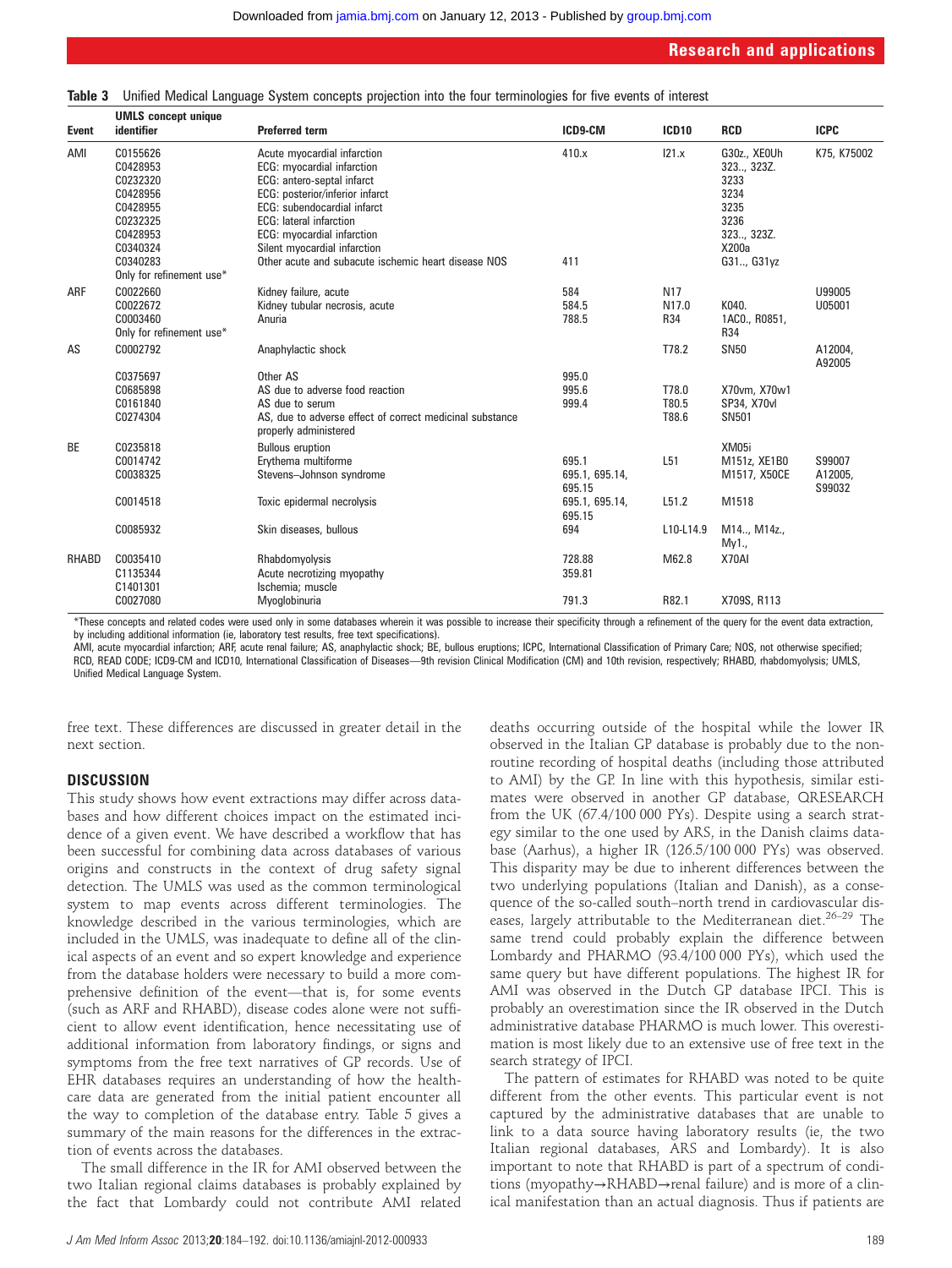# Research and applications

Table 4 Comparison of age standardized incidence rates (per 100 000 person-years) for acute myocardial infarction, acute renal failure and anaphylactic shock, based on recommended queries and the effect of additional information

|              |                                                                         | Incidence rate<br>based on<br>recommended<br>query |               | Incidence rate based on additional<br>data (% increase)  |                                                                     |
|--------------|-------------------------------------------------------------------------|----------------------------------------------------|---------------|----------------------------------------------------------|---------------------------------------------------------------------|
| <b>Event</b> | <b>Database</b>                                                         | <b>HOSP-main</b>                                   | GP            | <b>Additional</b><br>information from<br><b>DEATH</b>    | <b>Additional</b><br>information from<br>concept with<br>refinement |
| AMI          | Aarhus<br><b>ARS</b><br>HSD<br><b>IPCI</b><br><b>PHARMO</b><br>Lombardy | 101.4<br>77.8<br>93.4<br>82.5                      | 58.7<br>148.4 | $126.5$ (+25%)<br>$90.2$ (+15%)                          | $59.1 (+0.5%)$                                                      |
| <b>ARF</b>   | Aarhus<br>ARS<br><b>HSD</b><br><b>IPCI</b><br><b>PHARMO</b><br>Lombardy | 6.3<br>12.1<br>2.3<br>15.4                         | 3.2<br>48.9   | $7.1 (+19%)$<br>$12.6$ (+4%)                             | $17.9 + 150\%$<br>$3.3$ (+3%)<br>$3.6 (+52%)$                       |
| Event        | <b>Database</b>                                                         | <b>HOSP-main</b>                                   | GP            | <b>Additional</b><br>information from<br><b>HOSP-sec</b> | <b>Additional</b><br>information from<br><b>DEATH</b>               |
| AS           | Aarhus<br><b>ARS</b><br><b>HSD</b><br><b>IPCI</b><br><b>PHARMO</b>      | 5.7<br>12.0<br>1.9                                 | 5.2<br>7.9    | 6.4 $(+12%)$<br>$12.7 (+6%)$<br>$2.4 (+26%)$             | $6.4 (+0\%)$<br>$12.8 (+0\%)$                                       |
|              | Lombardy                                                                | 2.2                                                |               | $2.8 (+27%)$                                             |                                                                     |

Italicized cells identify the final query.

HOSP-main: primary diagnosis that led to the hospitalization.

HOSP-sec: any one of secondary diagnoses; may refer to either pre-existing diseases or to complications that arose during the hospital stay.

DEATH: registry of death and causes of death.

GP: information recorded by general practitioners during patient visits.

AMI, acute myocardial infarction; ARF, acute renal failure; AS, anaphylactic shock; GP,

general practice; IPCI, Integrated Primary Care Information; IRs, incident rates.

admitted to a hospital for RHABD due to whatever cause, by the time they are discharged, the etiology of the RHABD has already been found and this is what is recorded as the discharge diagnosis (eg, trauma, burns, sepsis, poisoning). Finally, if the RHABD progresses to ARF, then the case is likely to be registered as ARF.

Pedianet is an Italian nationwide database which contains medical information concerning children until 14 years of age, as recorded by a family pediatrician. Hence the IRs obtained from this database cannot be directly compared with those of the other databases, although the data can be explored to further study specific differences within the pediatric populations of each database.

#### Comparison with IRs in published literature

In the Spanish EPIC cohort study<sup>30</sup> involving over 33 000 individuals with ∼300 000 PYs of follow-up, age standardized IRs of AMI were found to be in the range of 302–330/100 000 PYs in men and 60–114/100 000 PYs in women. In a large US community based population, the age and sex adjusted incidence of AMI was found to be 208/100 000 PYs.<sup>31</sup> Those figures are higher than those obtained in the EU-ADR project (59.1–148.4 per 100 000 PYs), most likely because these studies employed broader search queries and other sources of information aside from coded hospital diagnoses, death registries, and free text. In the Spanish study, ICD9CM diagnostic codes 410-414 and ICD10 I20-I25 codes (all codes for ischemic heart disease), as

Table 5 Main sources of differences in the extraction of events across databases in the European Union-Adverse Drug Reaction project

|                                                                                                                                                                                   | <b>Examples</b>                                                                                                                                                                                                                                                                                                                                          |
|-----------------------------------------------------------------------------------------------------------------------------------------------------------------------------------|----------------------------------------------------------------------------------------------------------------------------------------------------------------------------------------------------------------------------------------------------------------------------------------------------------------------------------------------------------|
| (1) Differences in granularity of disease<br>coding system used                                                                                                                   | ICPC coding generally less granular and<br>less specific compared with the ICD<br>system                                                                                                                                                                                                                                                                 |
| (2) Availability of unstructured clinical<br>information (ie, free text) to<br>supplement and refine search query                                                                 | Free text narratives, containing clinical<br>signs and symptoms and other pertinent<br>information, available in GP databases<br>but not in administrative/claims<br>databases                                                                                                                                                                           |
| (3) Ability to link to information containing<br>laboratory findings or procedures to<br>supplement and refine search query                                                       | Administrative databases with record<br>linkage provide more refined information<br>for events that include laboratory<br>findings as part of their definition (eg,<br>acute renal failure)                                                                                                                                                              |
| (4) Availability of information on death<br>due to the event of interest that<br>occurs outside (and thus not usually<br>recorded in) primary care practice or<br>hospitalization | Out of hospital deaths due to acute<br>myocardial infarction may not be<br>routinely recorded by GPs but can be<br>found in death registries                                                                                                                                                                                                             |
| (5) Individual differences in recording<br>practices among data contributors                                                                                                      | GPs contribute data to HSD use the<br>same data entry format and software,<br>wherever they practice in Italy; GPs that<br>contribute data to IPCI use various data<br>entry formats and software, depending<br>on the practice.                                                                                                                         |
| (6) Time span/severity of the clinical<br>conditions that give rise to a record                                                                                                   | Databases which collect data from GPs<br>in a GP gatekeeper health system are<br>likely to keep track of the majority of the<br>clinical conditions that affect an<br>individual during their time span in the<br>study, while databases whose basic<br>data source is hospital are expected to<br>provide complete information on more<br>severe events |

GP, general practice; GPs, general practitioners; ICPC, International Classification of Primary Care; IPCI, Integrated Primary Care Information.

well as ICD9 procedure codes for stent placement and bypass operation (36.0 and 36.1, respectively), were used. Cases were also ascertained by means of self-reported questionnaires, population based specific AMI registries, and autopsy data. The US study included only individuals who were 30 years of age or older. There are conflicting views as to whether coronary heart disease, or associated cardiovascular risk factors, is more prevalent in North America or in Europe.<sup>32 $-$ 35</sup> When defining the extraction strategy in EU-ADR, specificity of the query took precedence over sensitivity so as to avoid having too many false positive drug safety signals. For example, in identifying the event AMI, we did not use the concept 'myocardial infarction' but rather 'acute myocardial infarction'. In other publications, the approach is to have a much broader definition of an event, including the whole spectrum of the acute coronary syndrome, which includes unstable angina.36–<sup>38</sup>

There are very few population based studies on the incidence of ARF; most are focused on special populations such as the elderly, patients in intensive care units, or those requiring renal replacement therapy.<sup>39 40</sup> It has been suggested that ARF is nearly as common as myocardial infarction. $41$  Indeed, a population based study in Scotland obtained an IR of 181/100 000 PYs.<sup>42</sup> This study employed only laboratory values in the identification of cases (ARF defined as having baseline serum creatinine below the threshold (150  $\mu$ mol/l in men or 130  $\mu$ mol/l in women) that subsequently increased by a factor of 1.5 or more, or the glomerular filtration rate was reduced by at least 25%). The lower estimates we obtained in EU-ADR (3.3–48.9/ 100 000 PYs) are probably due to the fact that laboratory data were not uniformly available in all of the databases to supplement the coded diagnoses.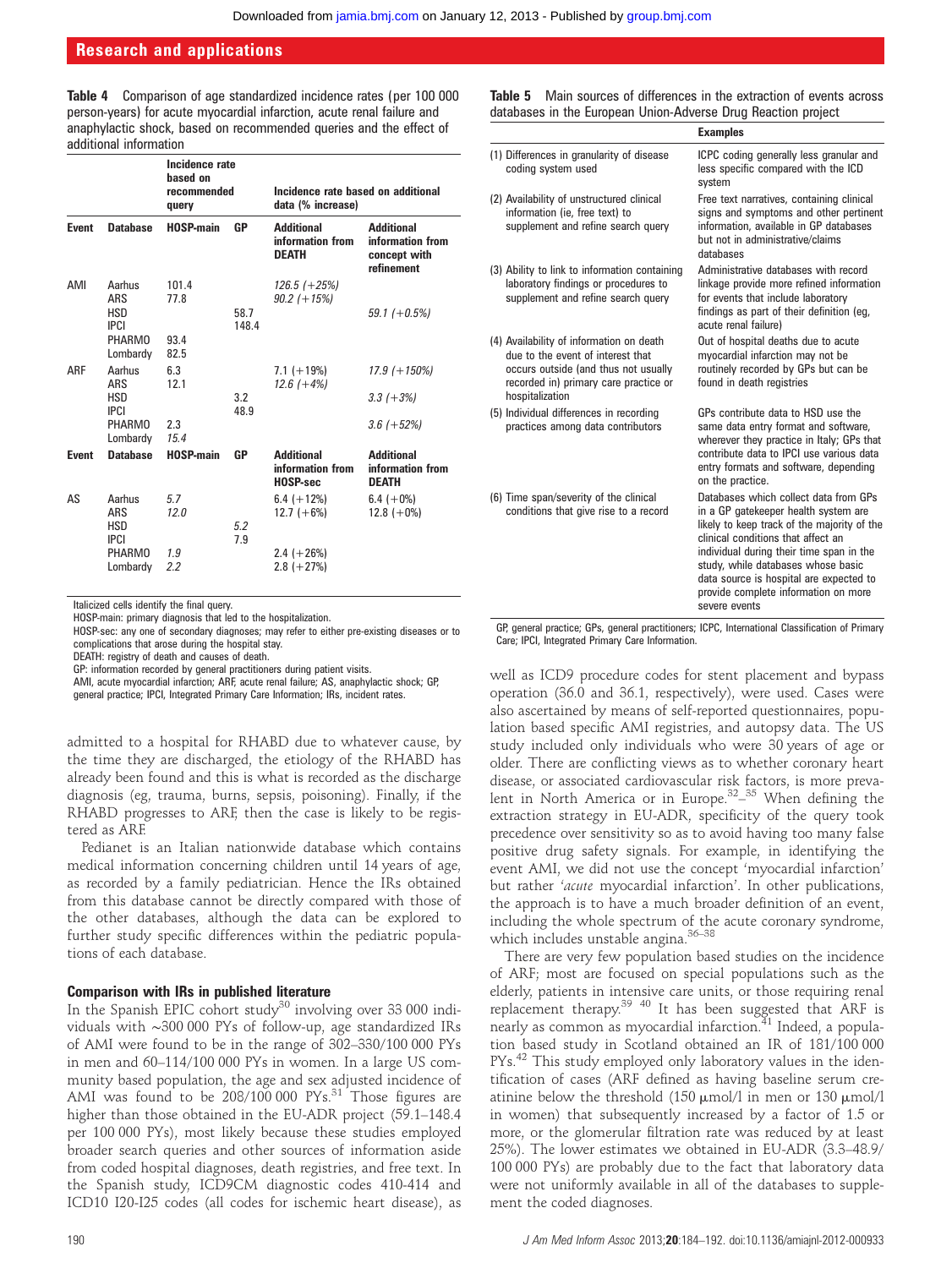Most of the published studies on the incidence of AS are based on emergency room visits or hospitalizations, which makes direct comparisons difficult.<sup>43–46</sup> A Swiss study showed that the incidence of life threatening anaphylaxis ranged from 7.9 to 9.6/100 000 PYs, which is not far off from the estimates we obtained in EU-ADR (1.9–12.1/100 000 PYs).

Toxic epidermal necrolysis and Stevens–Johnson syndrome, which collectively comprise the event BE, are rare conditions occurring worldwide and most often in adults, women more likely than men. Its incidence is estimated at 2–3 cases/million population/year in Europe but is up to three times higher in the HIV infected population.<sup>47</sup> The IRs we obtained in EU-ADR (16–178 per million PYs) are clearly an overestimation of the true incidence, possibly due to inclusion of other forms of BE. Diagnosis of BE usually requires histologic confirmation,48 49 information that is not uniformly available in the databases in EU-ADR.

As discussed previously, estimating the incidence of RHABD is difficult because it is part of a spectrum of conditions that start with myopathy progressing to muscle necrosis and renal failure, and most studies in the literature investigate the endpoint renal failure or the entire spectrum.<sup>50 51</sup> Thus use of diagnostic codes alone, without values for serum creatine phosphokinase (CPK), may underestimate the true incidence. At the same time, with case identification algorithms that employ CPK values, there is a need to distinguish elevations due to cardiac ischemia or infarction (usually detected by the CPK-MB isoenzyme) with those due to skeletal muscle injury (detected by the CPK-MM isoenzyme which, although predominantly found in skeletal muscle, is also the primary CPK isoenzyme present in heart muscle). We only employed CPK-total in the search algorithms.

Coding changes in international disease classification have posed new challenges for the comparability of indicators for various diseases. For example, in the worldwide MONICA Project which studied fatal and non-fatal coronary events through population based registers, different versions of the ICD were used in different countries.<sup>33</sup> This is in addition to the innovations made in the past decade with respect to diagnostic technologies that have enabled diagnosis at earlier stages (such as novel biomarkers).<sup>52–54</sup> Healthcare systems and physician practices that vary between countries may also play a role in how clinical outcomes are captured in databases.<sup>55</sup> All of these factors need to be considered when analyzing trends in disease frequency, severity, prognosis and subsequent variations in medical practice. It is hoped that the harmonization process we have described will enable the identification of outcomes across differently structured databases using compatible definitions and facilitate a better comparison of IRs among various data sources and countries.

# Limitations and future directions

While the aim of our study was not to estimate the most accurate IRs for each event, the benchmarking and harmonization process enabled estimation and evaluation of rates of events with a common definition across databases having a similar structure. This work is based on currently available data that do not capture sources of bias and residual differences, including the effects of immigration and ethnic variation. Case validation using manual review of hospitalization records and GP records remains an important part of the process; work is currently ongoing in EU-ADR to determine how the accuracy

of database queries influences the estimation of risks, in the context of drug safety surveillance.

## CONCLUSION

No single data source is likely to be sufficient to meet all of the expected needs for drug safety surveillance; hence, it is valuable to assess the feasibility and utility of analyzing multiple data sources concurrently. We have provided an external shared semantic basis in content and structure for the creation of queries adapted to the heterogeneous EHR databases within the EU-ADR network. The iterative harmonization process enabled a more homogeneous identification of events across differently structured databases using different coding schemes. This workflow can facilitate transparent and reproducible extraction of events using EHR databases as well as a better understanding of differences between databases.

Acknowledgments The authors would like to thank Julia Hippisley-Cox for sharing the data from the QREASEARCH Database and her comments on the paper.

Contributors PA, PMC, RG, MS, GT: contributed to the conception, design, and drafting of the article. FM, J-CD, GM, CG, CF, RH, MM, LP, AF-R, MF, MS, JvdL, AP: revised the paper critically. Final approval of the version to be published was obtained from all authors.

**Funding** This work was supported by the European Commission Seventh Framework Programme (FP7/2007–2013) under grant No 215847—The EU-ADR Project.

#### Competing interests None.

**Ethics approval** The respective scientific and ethics committees of each database approved the use of the data for this study.

Provenance and peer review Not commissioned; externally peer reviewed.

**Data sharing statement** The data remain with the database owner. Each database owner can be contacted to have access to their data.

# **REFERENCES**

- Lindquist M. VigiBase, the WHO global ICSR database system: basic facts. Drug Inf J 2008;42:409–419.
- De Bruin ML, van Puijenbroek EP, Egberts AC, et al. Non-sedating antihistamine drugs and cardiac arrhythmias—biased risk estimates from spontaneous reporting systems? Br J Clin Pharmacol 2002;53:370–4.
- 3. **Begaud B,** Martin K, Haramburu F, et al. Rates of spontaneous reporting of adverse drug reactions in France. JAMA 2002;288:1588.
- 4. Nadkarni PM. Drug safety surveillance using de-identified EMR and claims data: issues and challenges. J Am Med Inform Assoc 2010;17:671–4.
- **Reisinger SJ, Ryan PB, O'Hara DJ, et al. Development and evaluation of a common** data model enabling active drug safety surveillance using disparate healthcare databases. J Am Med Inform Assoc 2010;17:652-62.
- 6. Sturkenboom MCJM. Other databases in Europe for the analytic evaluation of drug effects. In: Mann R, Andrews E, eds. Pharmacovigilance. 2nd edn. Chichester, UK: John Wiley & Sons, Ltd, 2007.
- FDA Sentinel Initiative. <http://www.fda.gov/Safety/FDAsSentinelInitiative> (accessed 20 Apr 2012)
- 8. Platt R, Wilson M, Chan KA, et al. The new Sentinel Network-improving the evidence of medical-product safety. N Engl J Med 2009;361:645-7.
- 9. Stang PE, Ryan PB, Racoosin JA, et al. Advancing the science for active surveillance: rationale and design for the observational medical outcomes partnership. Ann Intern Med 2010;153:600-6.
- 10. Weeber MVR, Klein H, De Jong-Van Den Berg LT, et al. Generating hypotheses by discovering implicit associations in the literature: a case report of a search for new potential therapeutic uses for thalidomide. J Am Med Inform Assoc 2003;10:252-9.
- 11. Trifiro G, Pariente A, Coloma PM, et al. Data mining on electronic health record databases for signal detection in pharmacovigilance: which events to monitor? Pharmacoepidemiol Drug Saf 2009;18:1176-84.
- Coloma PM, Schuemie MJ, Trifiro G, et al. Combining electronic healthcare databases in Europe to allow for large-scale drug safety monitoring: the EU-ADR Project. Pharmacoepidemiol Drug Saf 2011;20:1-11.
- 13. **Avillach P,** Mougin F, Joubert M, et al. A semantic approach for the homogeneous identification of events in eight patient databases: a contribution to the European eu-ADR project. Stud Health Technol Inform 2009;150:190-4.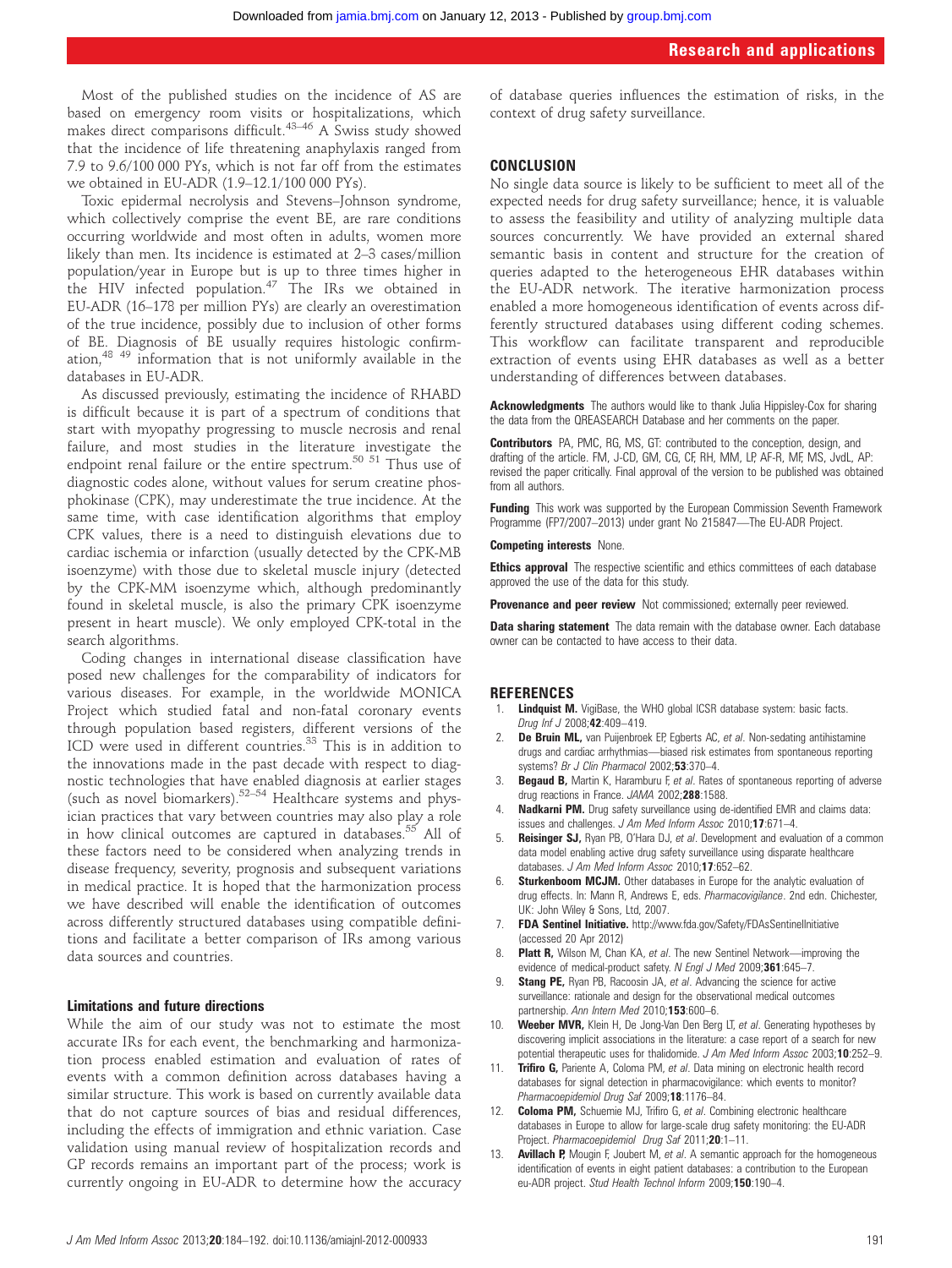# Research and applications

- 14. **ICD-9-CM**. International Classification of Diseases, 9th edition, Clinical Modification: update. Official authorized addendum, effective October 1, 1986. J Am Med Rec Assoc 1986:57 (Suppl) 1-32.
- 15. Pavillon G, Maguin P. The 10th revision of the International Classification of Diseases. Rev Epidemiol Sante Publique 1993;41:253-5.
- 16. Lamberts H, Wood M, eds. ICPC: international classification of primary care. Oxford: Oxford University Press, 1987.
- 17. **O'Neil M,** Payne C, Read J. Read Codes Version 3: a user led terminology. Methods Inf Med 1995;34:187-92.
- 18. Moore KM, Duddy A, Braun MM, et al. Potential population-based electronic data sources for rapid pandemic influenza vaccine adverse event detection: a survey of health plans. Pharmacoepidemiol Drug Saf 2008;17:1137-41.
- 19. Administration UFaD. Adverse Event Reporting System (AERS). [http://www.fda.](http://www.fda.gov/Drugs/GuidanceComplianceRegulatoryInformation/Surveillance/AdverseDrugEffects/default.htm) [gov/Drugs/GuidanceComplianceRegulatoryInformation/Surveillance/](http://www.fda.gov/Drugs/GuidanceComplianceRegulatoryInformation/Surveillance/AdverseDrugEffects/default.htm) [AdverseDrugEffects/default.htm](http://www.fda.gov/Drugs/GuidanceComplianceRegulatoryInformation/Surveillance/AdverseDrugEffects/default.htm) (accessed 11 Nov 2011).
- 20. Platt R, Carnahan RM, Brown JS, et al. The US Food and Drug Administration's Mini-Sentinel program: status and direction. Pharmacoepidemiol Drug Saf 2012; 21(Suppl 1):1-8.
- 21. Humphreys BL. The 1994 unified medical language system knowledge sources. Health Libr Rev 1994;11:200–3.
- 22. Lindberg DA, Humphreys BL, McCray AT. The Unified Medical Language System. Methods Inf Med 1993;32:281-91.
- 23. Avillach P, Joubert M, Thiessard F, et al. Design and evaluation of a semantic approach for the homogeneous identification of events in eight patient databases: a contribution to the European EU-ADR project. Stud Health Technol Inform 2010;160:1085-9.
- 24. Valkhoff VE, Coloma PM, Lapi F, et al. Positive predictive value for upper gastrointestinal bleeding in four healthcare databases using different coding systems in the EU-ADR project. Presented at the Digestive Disease Week, San Diego, California, May 19–22, 2012.
- 25. **Coloma PM,** Valkhoff VE, Mazzaglia G, et al. Accuracy of coding-based algorithms in identification of acute myocardial infarction in multi-country electronic healthcare records databases. In: Coloma PM. Mining electronic healthcare record databases to augment drug safety surveillance (PhD thesis). Rotterdam, The Netherlands: Erasmus Universiteit Rotterdam, 2012.
- 26. **Barchielli A,** Balzi D, Pasqua A, et al. Incidence of acute myocardial infarction in Tuscany, 1997–2002: data from the Acute Myocardial Infarction Registry of Tuscany (Tosc-AMI). Epidemiol Prev 2006;30:161–8.
- 27. **Yusuf S.** Reddy S. Ounpuu S. et al. Global burden of cardiovascular diseases: part I: general considerations, the epidemiologic transition, risk factors, and impact of urbanization. Circulation 2001;104:2746-53.
- 28. Menotti A. Food patterns and health problems: health in southern Europe. Ann Nutr Metab 1991;35(Suppl 1):69-77.
- 29. **Menotti A,** Lanti M, Puddu PE, et al. Coronary heart disease incidence in northern and southern European populations: a reanalysis of the seven countries study for a European coronary risk chart. Heart 2000;84:238–44.
- 30. Larranaga N, Moreno C, Basterretxea M, et al. Incidence of acute myocardial infarction in the Spanish epic cohort. An Sist Sanit Navar 2009;32:51-9.
- 31. **Yeh RW,** Sidney S, Chandra M, et al. Population trends in the incidence and outcomes of acute myocardial infarction. N Engl J Med 2010;362:2155-65.
- 32. Tunstall-Pedoe H, Kuulasmaa K, Amouyel P, et al. Myocardial infarction and coronary deaths in the World Health Organization MONICA Project. Registration procedures, event rates, and case-fatality rates in 38 populations from 21 countries in four continents. Circulation 1994;90:583-612.
- 33. Stewart AW, Kuulasmaa K, Beaglehole R, for the WHO MONICA Project. Ecological analysis of the association between mortality and major risk factors of

cardiovascular disease. The World Health Organization MONICA Project. Int J Epidemiol 1994;23:505–16.

- 34. **Higgins M.** Patients, families and populations at high risk for coronary heart disease. Eur Heart J 2001;22:1682–90.
- 35. Wolf-Maier K, Cooper RS, Banegas JR, et al. Hypertension prevalence and blood pressure levels in 6 European countries, Canada, and the United States. JAMA 2003;289:2363–9.
- 36. Perugini E, Maggioni AP, Boccanelli A, et al. [Epidemiology of acute coronary syndromes in Italy]. G Ital Cardiol (Rome) 2010;11:718-29.
- 37. Ruff CT, Braunwald E. The evolving epidemiology of acute coronary syndromes. Nat Rev Cardiol 2011;8:140–7.
- 38. Varas-Lorenzo C, Castellsague J, Stang MR, et al. Positive predictive value of ICD-9 codes 410 and 411 in the identification of cases of acute coronary syndromes in the Saskatchewan Hospital automated database. Pharmacoepidemiol Drug Saf 2008;17:842–52.
- 39. **Uchino S.** The epidemiology of acute renal failure in the world. Curr Opin Crit Care 2006;12:538–43.
- 40. Hoste EA, Schurgers M. Epidemiology of acute kidney injury: how big is the problem? Crit Care Med 2008;36(4 Suppl):S146-51.
- 41. Srisawat N, Kellum JA. Acute kidney injury: definition, epidemiology, and outcome. Curr Opin Crit Care 2011;17:548–55.
- 42. Ali T, Khan I, Simpson W, et al. Incidence and outcomes in acute kidney injury: a comprehensive population-based study. J Am Soc Nephrol 2007;18:1292–8.
- 43. Moro Moro M, Tejedor Alonso MA, Esteban Hernandez J, et al. Incidence of anaphylaxis and subtypes of anaphylaxis in a general hospital emergency department. J Investig Allergol Clin Immunol 2011;21:142-9.
- Harduar-Morano L, Simon MR, Watkins S, et al. A population-based epidemiologic study of emergency department visits for anaphylaxis in Florida. J Allergy Clin Immunol 2011;128:594–600 e591.
- 45. Koplin JJ, Martin PE, Allen KJ. An update on epidemiology of anaphylaxis in children and adults. Curr Opin Allergy Clin Immunol 2011;11:492-6.
- Tang ML, Osborne N, Allen K. Epidemiology of anaphylaxis. Curr Opin Allergy Clin Immunol 2009;9:351–6.
- 47. Fritsch P. European Dermatology Forum: skin diseases in Europe. Skin diseases with a high public health impact: toxic epidermal necrolysis and Stevens–Johnson syndrome. Eur J Dermatol 2008:18:216-17.
- 48. Kaufman DW. Epidemiologic approaches to the study of toxic epidermal necrolysis. J Invest Dermatol 1994;102:31S–3S.
- 49. French LE. Toxic epidermal necrolysis and Stevens Johnson syndrome: our current understanding. Allergol Int 2006;55:9-16.
- 50. **Bollaert PE**, Frisoni A. Epidemiology, mechanisms and clinical features of rhabdomyolysis. Minerva Anestesiol 1999;65:245–9.
- 51. Bosch X, Poch E, Grau JM. Rhabdomyolysis and acute kidney injury. N Engl J Med 2009;361:62–72.
- 52. Madsen M, Gudnason V, Pajak A, et al. Population-based register of acute myocardial infarction: manual of operations. Eur J Cardiovasc Prev Rehabil 2007; 14(Suppl 3):S3–22.
- 53. **Di Pasquale G,** Lombardi A, Casella G. The redefinition of acute myocardial infarction. Ital Heart J 2004;5(Suppl 6):9S-18S.
- 54. **Kavsak PA,** MacRae AR, Lustig V, et al. The impact of the ESC/ACC redefinition of myocardial infarction and new sensitive troponin assays on the frequency of acute myocardial infarction. Am Heart J 2006;152:118-25.
- 55. von dem Knesebeck O, Bonte M, Siegrist J, et al. Country differences in the diagnosis and management of coronary heart disease—a comparison between the US, the UK and Germany. BMC Health Serv Res 2008;8:198.